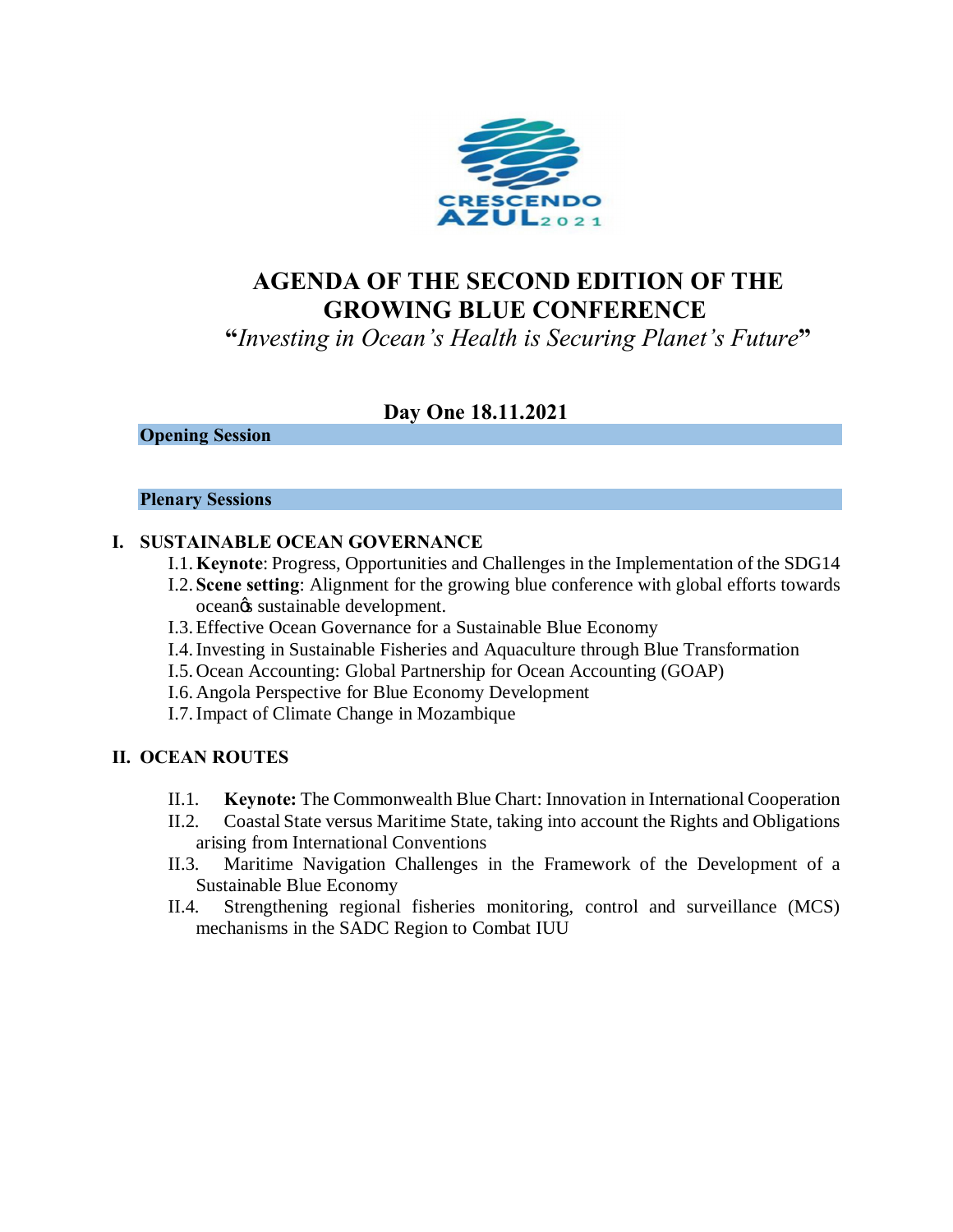# **Day Two 19.11.2021**

#### **PLENARY SESSIONS**

### **III.OCEAN AND INNOVATION**

- III.1. **Keynote**: Science, Technology and Innovation as a tool harness the potential Blue Economy
- III.2. The Role of Ocean Science and Technology in Achieving SDG14
- III.3. The role of science in developing a sustainable ocean economy
- III.4. The role of BIOFUND on biodiversity conservation in Mozambique
- III.5. International Experiences in Ocean Innovation for the Blue Economy
- III.6. Strengthening Science to policy dialogue
- III.7. Marine Robotics as an Alternative to Traditional Ocean Observation Systems: Gliders, Drones and Vessels
- III.8. Multi-stakeholder governance and action for a sustainable blue economy in the WIO

#### **IV. ENERGY AND OCEAN**

- IV.1. **Keynote:** Unlocking the Potential of Sustainable Ocean Energy
- IV.2. Wind Fields and Ocean Circulation in the Mozambique Channel: Perspectives from Different Estimates
- IV.3. The dormant geological potential in the Mozambique Channel
- IV.4. Status of the Exploration for Mineral Resources in the Area
- IV.5. Blue Power Innovation in Africa
- IV.6. Seismic Surveys and Fisheries Conflict or Coexistence? Knowledge, Dialogue and Understanding are Fundamental to Finding Solutions. Value of Norwegian Experience to Mozambique

### **PARALEL SESSIONS**

### **A. MARITIME SAFETY AND PROTECTION**

A.1. Contemporary Maritime Threats and the Challenges to Maritime Security and Ocean Governance

A.2. Maritime Security beyond the State: International Cooperation and the Engagement of Sub-State Actors

A.3. Maritime security in the Mozambique Channel as a condition for peace, security and development

A.4. Maritime security in the Mozambique: Perspectives for development of a strategy for a system for management of maritime security

A.5. Illegal Fishing? Evidences and Analysis

A.6. Safe and decent working conditions for fisheries workers within SADC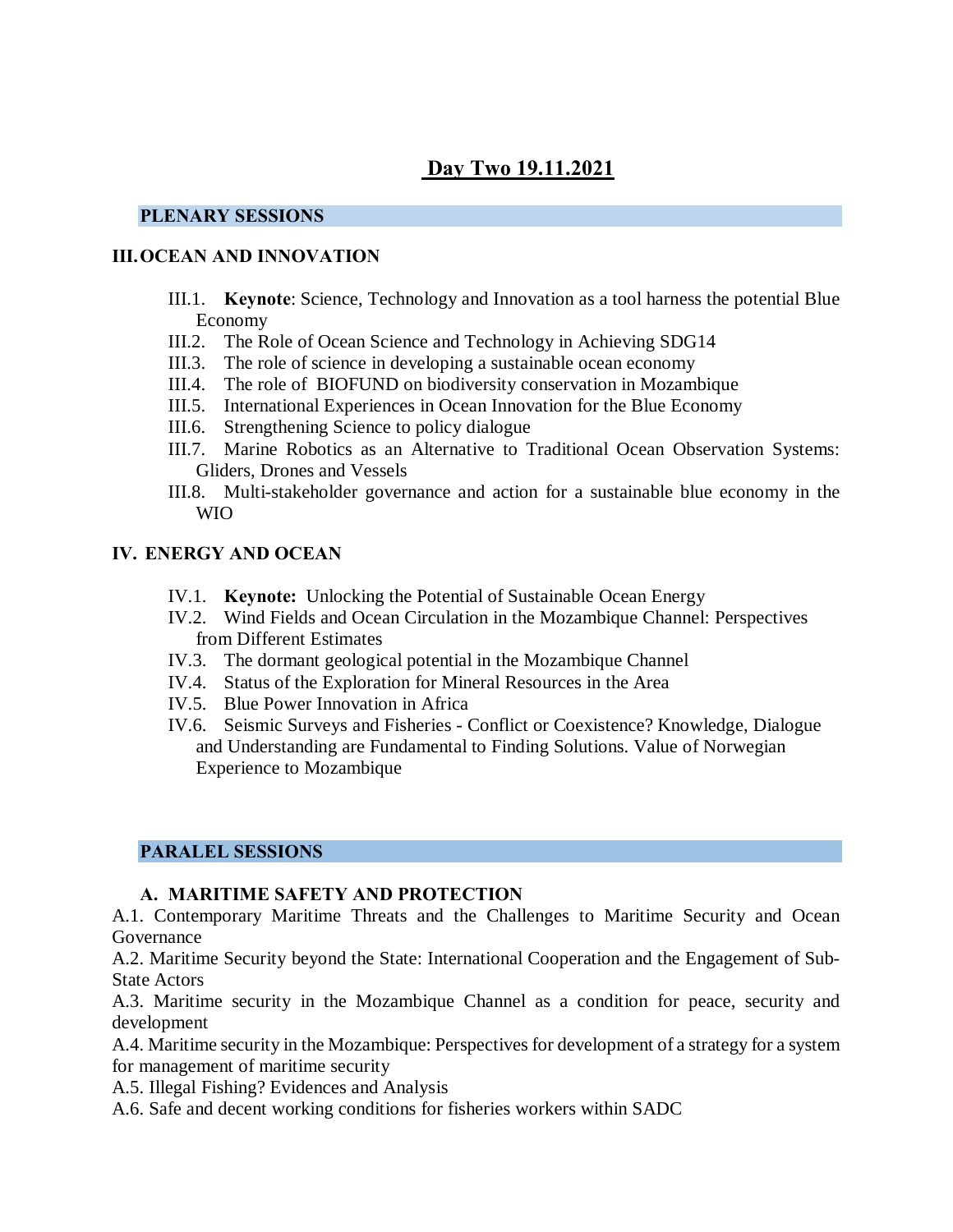# **B. TRANSPORT AND NAVIGATION, PORTS AND MARITIME TRADE**

B.1. Modernization and Development of Ports in Third World countries, in order to create greater economic competitiveness and sustainability in the context of blue ports

B.2. Maritime Training and Certification versus Transport and Maritime Industry Development

B.3. Environmental Impact of Maritime Transport: Responsibility of Coastal States for the Effects of Marine Pollution

# **C. BIODIVERSITY AND CONSERVATION**

C.1. Protected Areas Management towards GBF 30/30 target)

C.2. Marine Protection Areas for Fisheries Management

C.3. Work to preserve biodiversity in Bazaruto Archipelago National Park

C.4. Marine Mammals/Dugongs of the Region

C.4. NDF of two CITES Appendix II shark species in Mozambique

C.5. Status of the world's mangroves with reference to the situation in Mozambique and in line with the National Program for the restoration of the Mangrove Ecosystem (*Global Mangrove Alliance*)

C.6. National Strategy and Action Plan for the Management and Conservation of Coral Reefs in Mozambique

### **D. ECOTOURISM**

D.1. Maritime Cultural Heritage in Mozambique and its importance for Social Development

D.2. Acoustic Ecology and Cultures on the coast of Mozambique

D.3. Tourism and Sustainable Development

D.4. Success stories of trainees who set up tourist companies taking into account the preservation of the environment, after receiving training at FOR-MAR.

D.5. Effects of the Covid-19 Pandemic on Tourism in Sub-Saharan Africa and Mozambique D.6. Cruise tourism Pós-Covid-19

# **E. BLUE ECONOMY AND MARITIME PLANNING**

E.1. Operationalization of the Legal Framework for the Private Use of Maritime Space

E.2. Strategies and Success Factors in the Implementation of the Blue Economy in Cape Verde

E.3. Importance of International Cooperation in Water Resources Management and Impacts on Marine Ecosystems

E.4. Cooperative governance of the oceans: an example of collaboration among Arctic coastal states to map the extent of the continental shelf

E.5. Scenarios for Expansion of Marine Conservation Areas in Mozambique

E.6. Coastal Planning and Municipal Management of the Coastal Zone - Challenges and **Perspectives** 

# **F. SCIENCE, TECHNOLOGY AND INNOVATION**

F.1. How to Undertake and Innovate with Sea Resources for Youth Employability

F.2. The Decade of Ocean Science ó Intergovernamental Oceanographyc Commission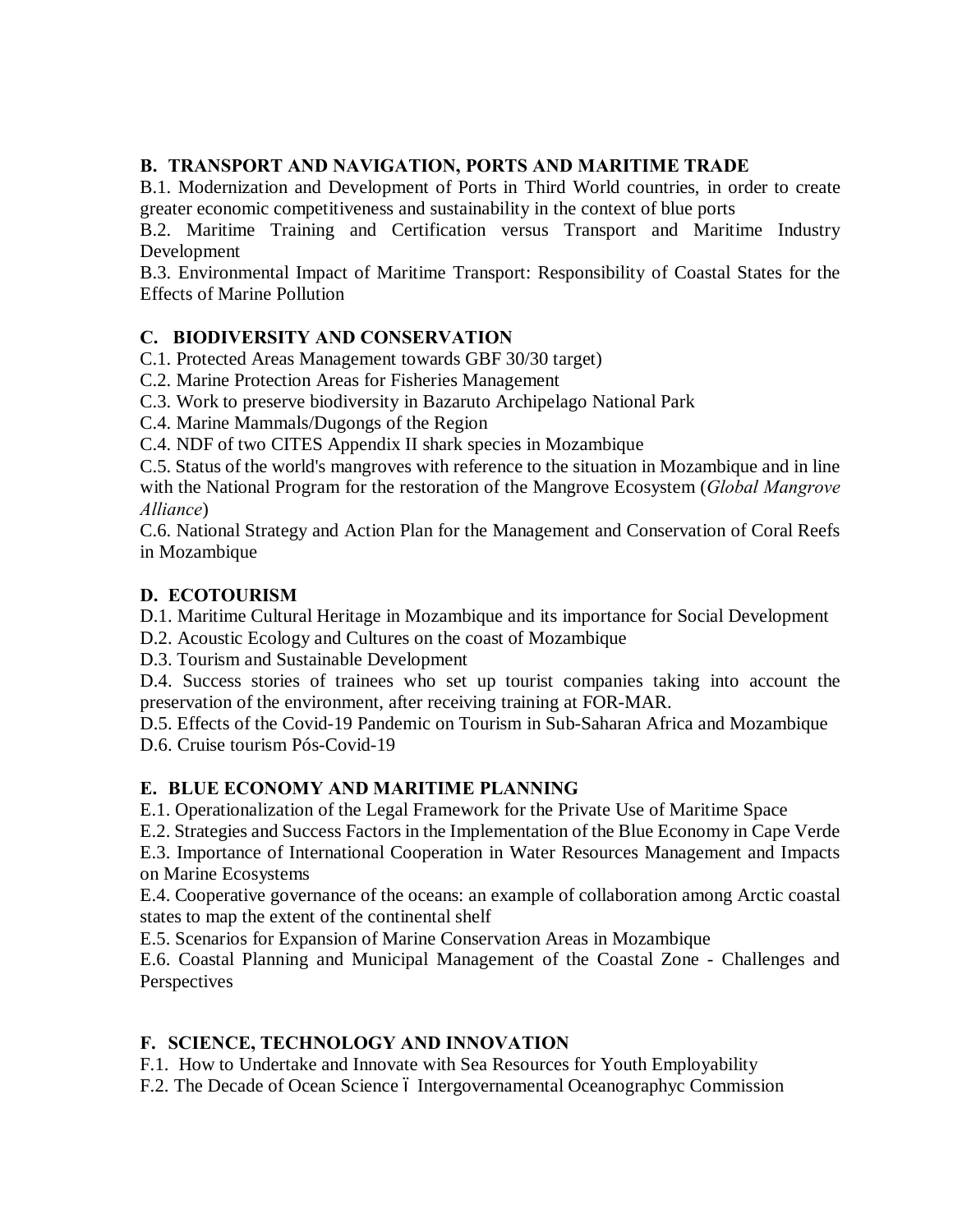F.3. The C-RISe (Coastal Risk Information Service) Project with Eduardo Mondlane University and INAHINA 6 Satellite Derived marine data for coastal risk management applications

F.4. Long-term ocean observing system and value for science, management/conservation and policy makers

- F.5. Infrastructure requirements for prospering blue tech and innovation
- F.6. Algae Biotechnology Application
- F.7. The Blue School

F.8.  $\delta$ Initiative, *Blue Education* $\delta$  Creation of Institutional Capacity to launch the initiative in Mozambique

F.9. Effect of climate teleconnections on precipitation in Mozambique

# **G. MARINE POLLUTION**

- G.1. Towards Zero Plastics in the African Seas
- G.2. Marine Pollution and International Involvement
- G.3. Climate regulating oceans versus pollution
- G.4. Baseline on Contaminants in Marine Sediments off the North Coast of Mozambique
- G.5. Transport of pollutants to the Espírito Santo Estuary through the Infulene River basin
- G.6. Characterization of plastics on urban beaches in Maputo City
- G.7. Recycling and melting of broken glass from the beaches of Maputo City
- G.8. Global and local efforts to reduce marine pollution caused by plastics
- G.9. Preventing and Combating Marine Pollution

# **H. IMPACT OF CLIMATE CHANGE ON FOOD SECURITY**

H.1. Climate Change and (in) Food Security in the Western Indian Ocean Region

- H.2. Nature-based solutions: protecting coastal communities, safeguarding ecosystems
- H.3. Mozambique's Nationally Determined Contribution (NDC)
- H.4. Climate Change/Food Food Security: Aquaculture in the Private Sector

H.5. Modeling the Impact of Climate Change on skipjack (*Katsuwonus pelamis*) in the Mozambique Channel

H.6. Identification of Barriers to the Transfer of Adaptation Technologies to Climate Change in Coastal Zones of Mozambique

H.7. Aquaculture: Opportunities and Challenges in the Blue Economy in Mozambique

H.8. Fisheries and mariculture as the main tools to combat climate change and guarantee food supplies

H.9. The case of TiLV (lake tilapia virus) in CEPAQ, myth or truth?

# **I. OIL AND GAS**

I.1. Projecting the national capacity for an effective response in scenarios of oil spills and its derivatives in maritime spaces under National jurisdiction

I.2. Developing the Oil and Gas Industry: Challenges for Sustainable Exploration of the Oceans

I.3. Basic Environmental Conditions in Northern Mozambique before Gas Exploration, Case Study

I.4. Challenges inherent to the sustainable exploration of minerals in the coastal zone and seabed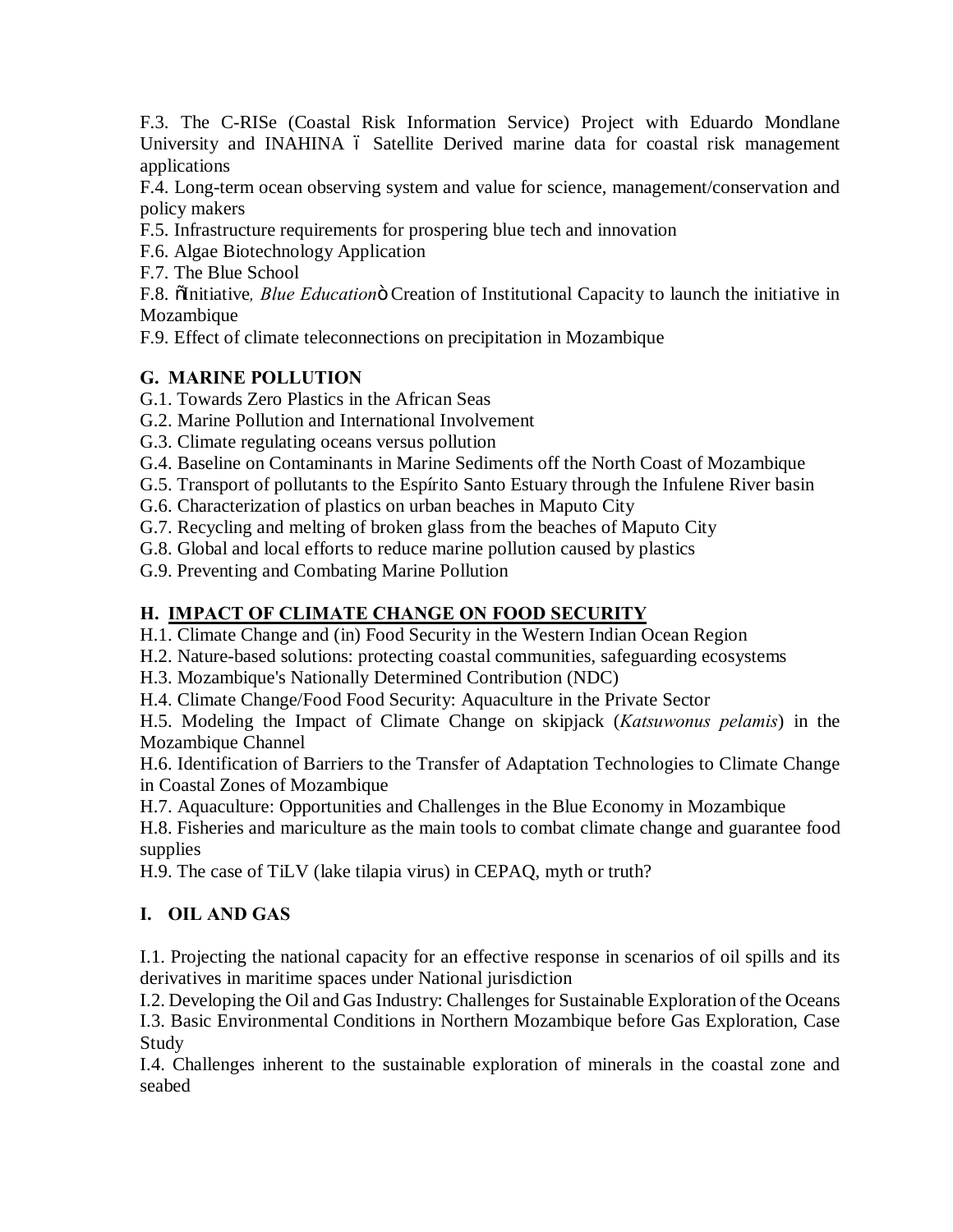I.5. Make the extraction of oil and gas compatible with the sustainable development of the oceans

#### **J. RENEWABLE ENERGIES**

- J.1. Wind Energy in Coastal Areas
- **J.2.** Solar Energy and Fisheries Ports

**J.3.** Biogas Production from Aquatic Macrophytes 6 Example of Water Hyacinth and Macroalgae

**J.4.** Ocean Renewable Energy 6 Sources, Technology and Challenges in the Sub-Saharan African Region

**J.5.** Discussions and concluding remarks

#### **SIDE EVENTS**

### **1. HIGH LEVEL DIALOG & COCKTAIL:**

On the way to the second Ocean conference: *The great wall contribution* **(Organized by Mozambique, Portugal and IUCN) (**18.11.2021**)**

#### 2. **PANEL DISCUSSIONS ON THE BLUE ECONOMY DEVELOPMENT STRATEGIES (Organized by Proazul and the World Bank) (**19.11.2021**)**

- 2.1. Global perspective for blue economy development
- 2.2.The IORA blue Economy strategy
- 2.3.The African Union blue economy strategy
- 2.4.The Southern Africa blue economy
- 2.5.The Portugal national sea strategy (2021-2030)
- 2.6. The Mozambique pathway towards development of the blue economy strategy

### 3. **COMMUNITY-BASED MANAGED ACCESS AND MANAGEMENT OF COASTAL ZONES: POLICY TO PRACTICE (Organized by RARE)** (19.11.2021**) (Link: https://rare.zoom.us/webinar/register/WN\_y9IRBdh1SUeeAAfzn7kinw)**

- 3.1. **Keynote:**  $\delta$ Role of Small-Scale Fisheries in the Blue Economyo
- 3.2. **Impulse 1** 6 Working at the intersection of development & marine conservation
- 3.3. The Community Managed Access & Reserve Model in Mozambique
	- Presentation of the CMA+R provincial model: What and Why?
	- First Successes & lessons learned globally and in Mozambique
- 3.4. Panel Discussion 6 Accelerating implementation in Mozambique
	- What are brightspots & lessons learned from the implementation of CMA+R by partners?
	- What is needed to scale and accelerate CMA+R in Mozambique?
	- How can partners work together at the provincial level?
	- What are the key political, scientific, etc. enabling factors?
	- What are remaining challenges and how can we resolve them together?
	- What is your reaction to what you have just heard and learned?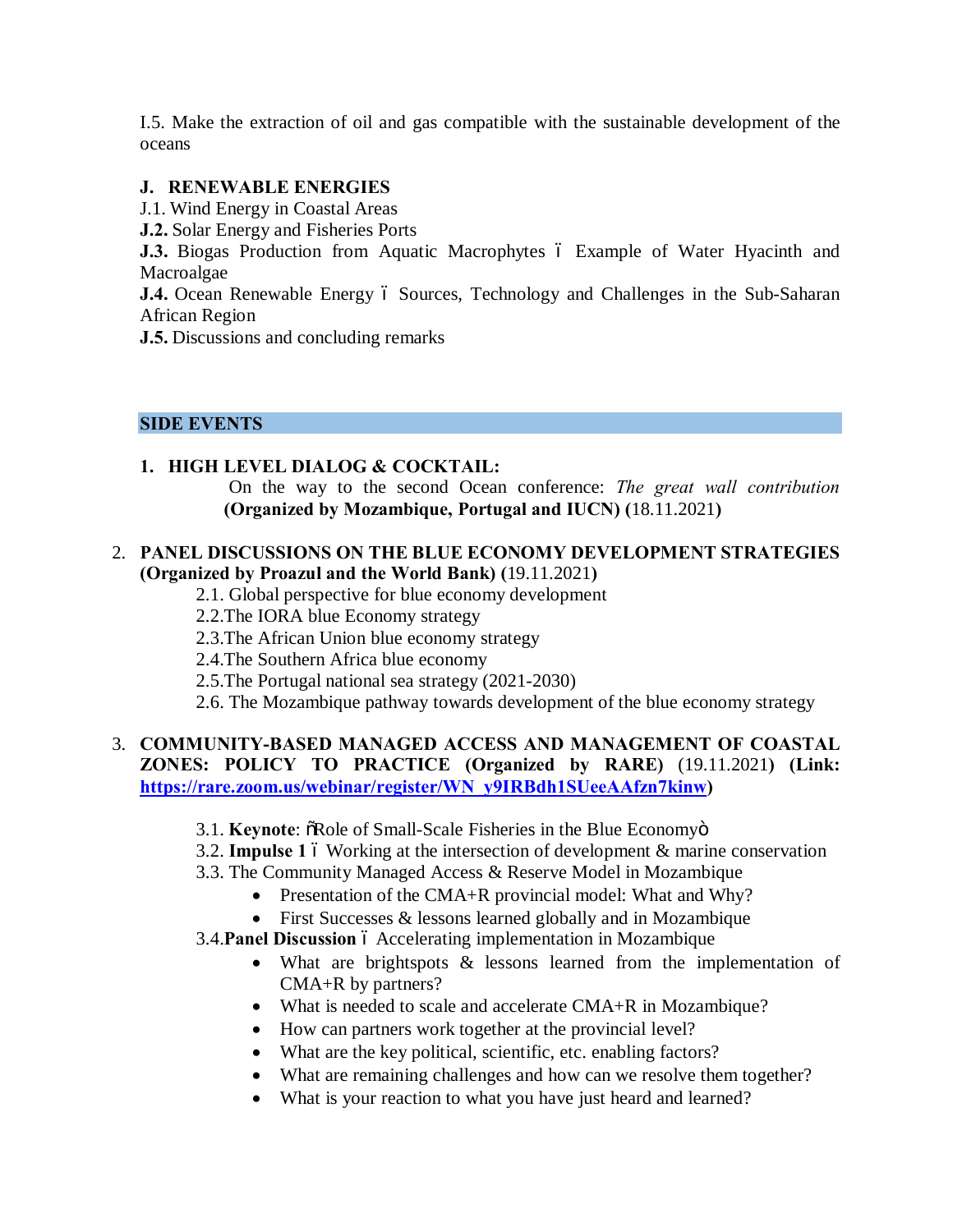- · How do you see Small-Scale Fisheries contributing to the Blue Economy?
- · What are the key milestones that you would like to see achieved in Mozambique through others in support of community-based management?

3.5. **A funder's perspective** - Scaling sustainable fisheries in Mozambique 3.6.**Q & A**:

- What is your reaction to what you have just heard and learned?
- · How do you see Small-Scale Fisheries contributing to the Blue Economy?
- · What are the key milestones that you would like to see achieved in Mozambique through others in support of community-based management?
- 3.7. Closing remarks ó The International Year of Artisanal Fisheries and Aquaculture
- 4. **Building Blue Futures**: Ocean Accounting for Sustainable Development (orgainzed by **GOAP/Cape Peninsula University of Tecnology**)
	- 4.1. GOAP and the International Seascape
	- 4.2. Ocean Accounting: experiences in other countries
	- 4.3. The need for Ocean Accounts in Africa
	- 4.4.The Mozambique Ocean Accounts Pilot project
- 5. **Panel discussion on fisheries and marine environment collaboration for sustainable blue growth (Organized by SWIOFC/Nairob Convention) (**19.11.2021) **TOPICS TO BE ADRESSED**
	- · Key issues that the fisheries and environment sectors need to collaborate on more closely to address policy and management priorities for the region
	- · Working arrangements that can enable this collaboration in practise and what is needed to establish these
	- · Examples and opportunities to learn from and capitalize on

# **6. 9TH MEETING OF THE SADC TASK FORCE ON IUU FISHING (Organized by SADC) (17.11.2021)**

# **6.1. Updates on regional MCS processes/programs:**

- MCSCC processes
- · Presentation of the draft Regional Code for Fisheries MCS information and data sharing through the MCSCC
- Review of the Draft Code for Fisheries MCS information and data sharin
- · Brief updates from Member States on National MCS processes

# **7. COMBATTING IUU FISHING (Co-Organized by FAO, CPLP Secretariat and DNOP, 19TH OF NOVEMBER HYBRID FORMAT BETWEEN 14.30-17.30 (GMT+2)**

Exchange of experiences and identification of needs among the CPLP Member-States for the adoption of a legally binding instrument for the creation of a cooperation network to strengthen their capacities in combatting IUU fishing**.**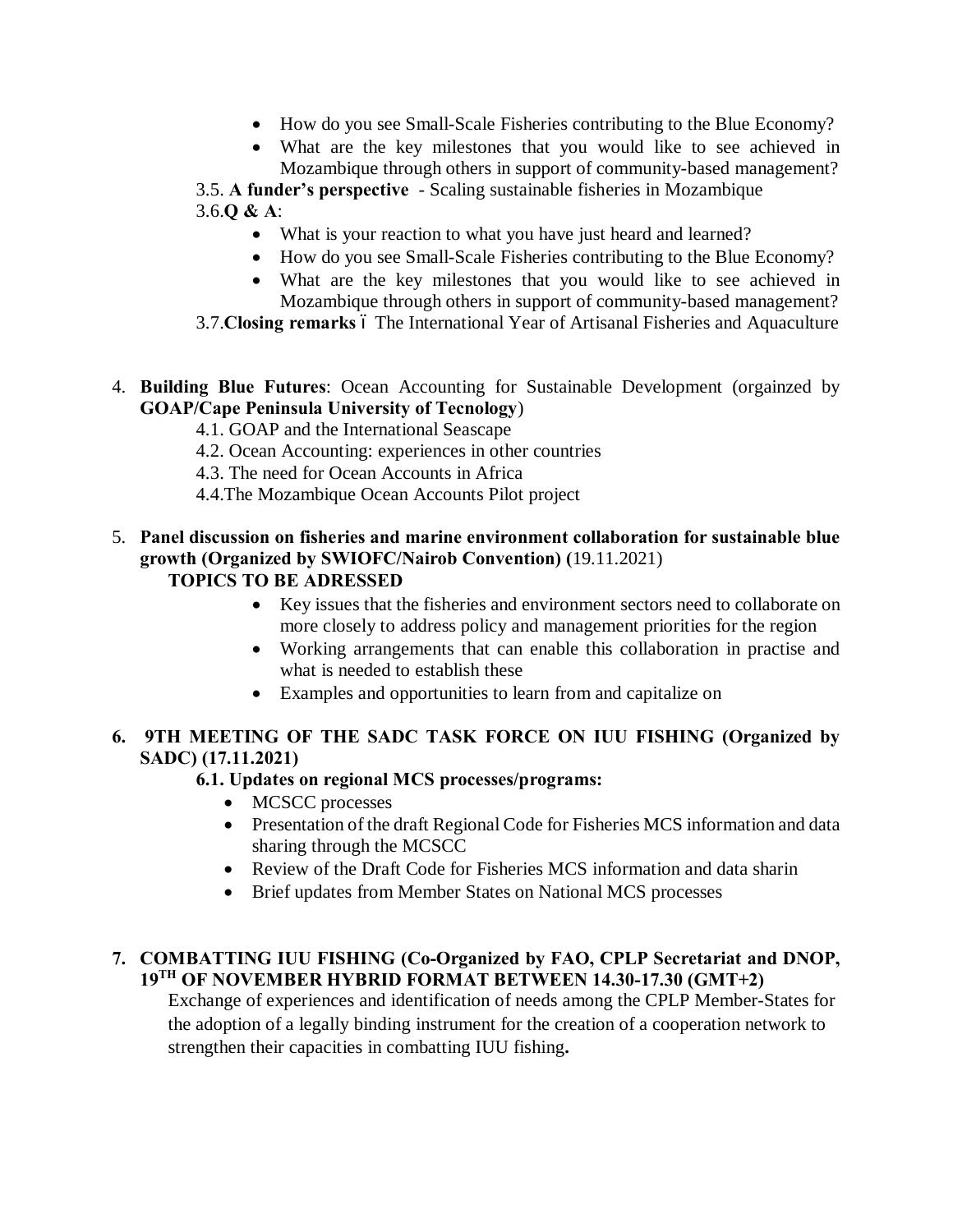- Main activities in combatting IUU fishing in Mozambique, support by FAO and others
- FAO Global Capacity Development Programme and the assistance to be provided to the CPLP network in combatting IUU fishing
- Main challenges in combating IUU fishing; How the CPLP network can contribute to overcome them? (Interventions from all CPLP countries)
- The CPLP Oceans Strategy and the recommendations for the accession to the PSMA 6 possible avenues for the adoption of a CPLP legally binding Instrument.

# **Debate**

- Possible areas of cooperation in combating IUU fishing
- Designation of focal points from each country
- Process of adoption of the CPLP legally binding instrument

Risk assessment and the denial of port entry 6 interagency coordination as a tool to combat IUU fishing

Canada $\alpha$  partnerships in the fight against IUU Fishing.

# **8. MANGROVES AND SUSTAINABILITY OF THE MARINE ENVIRONMENT (Link: Event link and**

**streaming: https://zoom.us/j/97215541578?pwd=eGw3bjdZakNVTzBOdExQK1kxVDZ Kdz09, ID da reunião: 972 1554 1578, Senha de acesso: iucn2021)**

### **Panel 1**

- Mangroves and marine sustainability
- · Biodiversity / Conservation Our Sea Our Life Zoological Society of London and Environmental Association óGreat Blue Wall Initiative e Save Our Mangroves Now
- · Presentation on metrics and procedures for assessing the condition of mangroves in Mozambique
- · Challenges and Lessons Learned in the Mozambique Mangrove Restoration Program

### **Panel 2**

- · Socio-economy of Mangroves: Transformation of Mangroves in the Maputo River Estuary
- · Developing Mangrove Ecosystem Research for a Resilient Mangrove in Cabo Delgado
- · Threats and conservation status of Salt marshes
- Return of the carbon storage function in restored forests of different ages

### **9. CLIMATE CHANGE**

- · Updated NDC Presentation
- · Presentation on Best Practices in PLAs
- Presentation of the Govuro & Experience